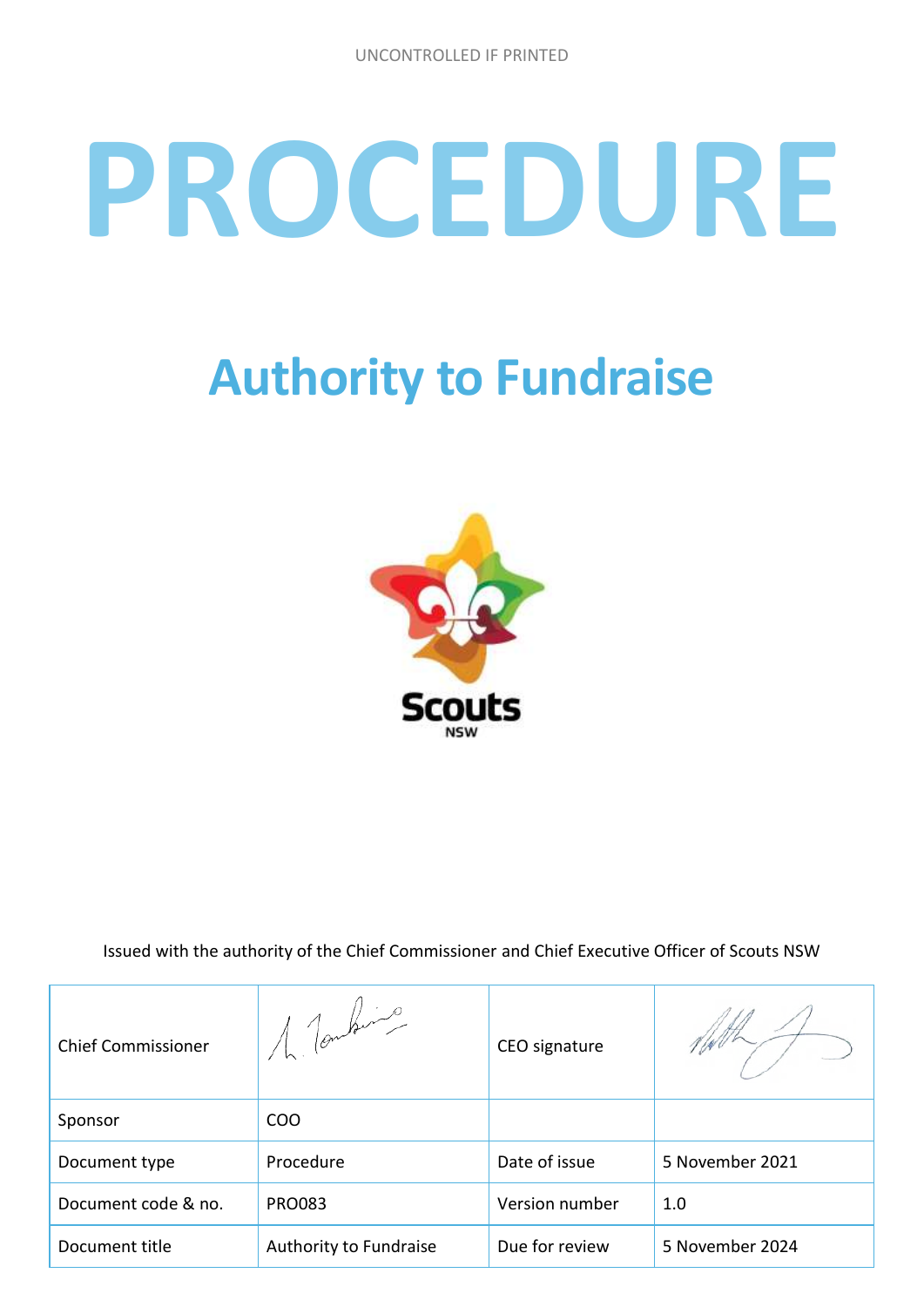# **Authority to Fundraise**

#### 1 Background

The Scout Association of Australia, New South Wales Branch (Scouts NSW) holds the Authority to Fundraise through the Australian Charities and Not-for-profits Commission (ACNC) and is governed by the NSW Charitable Fundraising Act 1991.

As a holder of the Authority to Fundraise, Scouts NSW is required to follow strict record keeping requirements. This and the process for requesting a Fundraising Certificate has been set out below.

Fundraising Certificates must be attained from your Region Offices.

#### 2 Procedures

- 2.1 Fundraising Certificates will be issued to Formations through Region Offices.
- 2.2 A Certificate of Authority to Fundraise will be issued to cover only one fundraising activity. The activity may take place over several months.
- 2.3 A Certificate of Authority to Fundraise issued for a continuing weekly/monthly fundraising activity, such as Bunnings BBQ, Community Chest Raffle, must only be used for a maximum period of one year.
- 2.4 The Fundraising Formation should prepare the details of the fundraising activity proposed and request authorisation from the Region Office and receive the certificate prior to fundraising activity taking place.
- 2.5 The Region Office should print the Fundraising Certificate in triplicate and have two copies signed by the authorised signatory or supervising Commissioner and return the signed documents to the Fundraising Formation, either by mail or by email. The original copy should be kept on file by the Region Office as a record of the fundraising event.
- 2.6 On completion of the fundraising activity, the fundraising Formation **should return** to the Region Office, one completed, certified Statement of Income & Expenditure as soon as possible.
- 2.7 Region Offices will not issue a new Fundraising Certificate until the previous fundraising records have been completed and a copy provided to the Region Office.
- 2.8 No fundraising activity should take place until an approved Fundraising Certificate has been attained from the Region Office.
- 2.9 The fundraising Formation should keep records of fundraising activity on file for a period of 7 years, including record of income and expenditure, identifying the charitable purpose the money was raised for.